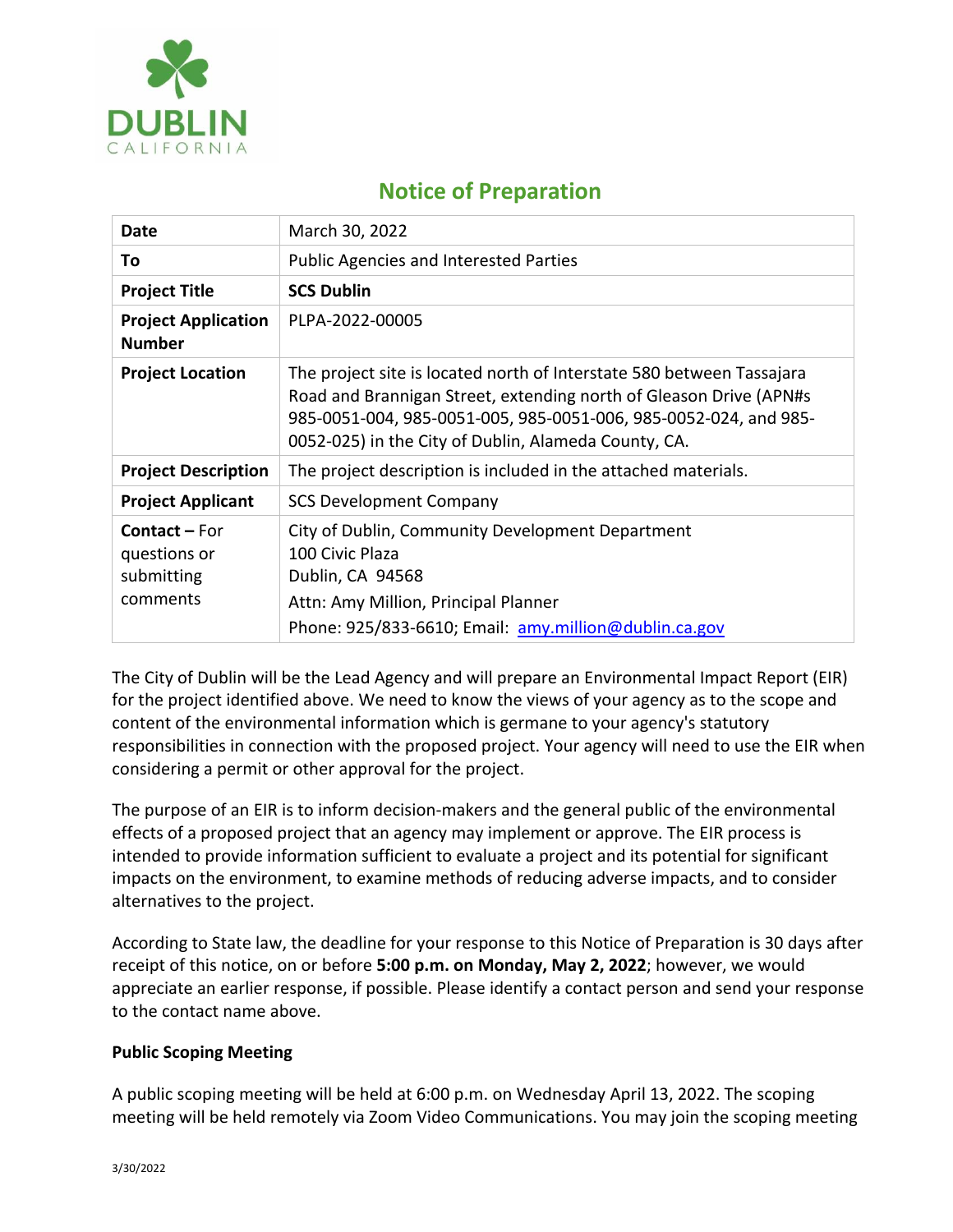#### through the following link:

<https://dublinca.zoom.us/j/84803874461?pwd=WWFIbHR5bnFaTFJBNXFIZFFwZG0rQT09>

# **CEQA Procedural Matters**

- 1. A copy of the Initial Study is  $\Box$  is not  $\boxtimes$  attached.
- 2. The project is  $\boxtimes$  is not  $\Box$  considered a project of statewide, regional, or area wide significance.
- 3. The project will  $\boxtimes$  will not  $\Box$  affect highways or other facilities under the jurisdiction of the State Department of Transportation.
- 4. A scoping meeting will  $\boxtimes$  will not  $\Box$  be held.

## **Probable Environmental Effects**

The Draft EIR for the project will be prepared and processed in accordance with the California Environmental Quality Act (CEQA) of 1970, as amended. In accordance with the requirements of CEQA, the EIR will include the following:

- A summary of the project;
- A project description;
- A description of the existing environmental setting, potential environmental impacts, and mitigation measures;
- Alternatives to the project as proposed; and
- **E** Environmental consequences, including: (a) any significant environmental effects which cannot be avoided if the project is implemented; (b) any significant irreversible and irretrievable commitments of resources; (c) the growth inducing impacts of the proposed project; (d) effects found not to be significant; and (e) cumulative impacts.

Preliminary review by City staff determined that the project may have significant effects on the environment in several resource areas, which will be fully analyzed in the Draft EIR. Impacts related to the following resource topics were found to be potentially significant: Aesthetics, Air Quality, Biological Resources, Cultural and Tribal Cultural Resources, Geology and Soils, Greenhouse Gas Emissions, Energy, Hazards and Hazardous Materials, Hydrology and Water Quality, Land Use and Planning, Noise and Vibration, Population and Housing, Public Services, Recreation, Utilities and Service Systems, and Transportation. The project is expected to have a less than significant impact on the following impact areas, which will be excluded from detailed analysis in the EIR: Agricultural and Forestry Resources, Mineral Resources, and Wildfire.

Note that an EIR was previously certified for urban development on the project site – Eastern Dublin General Plan Amendment and Specific Plan (State Clearinghouse # 91103064). A subsequent planning effort for the property – the At Dublin project – was reviewed and analyzed in 2019 but was not approved by the City. The City is preparing an EIR for the SCS Dublin Project, which proposes General Plan and Specific Plan Amendments, a Planned Development Rezone with related Stage 1 and Stage 2 Development Plan, and a Development Agreement, and includes an increase in residential acreage and residential units and a decrease in commercial square footage from that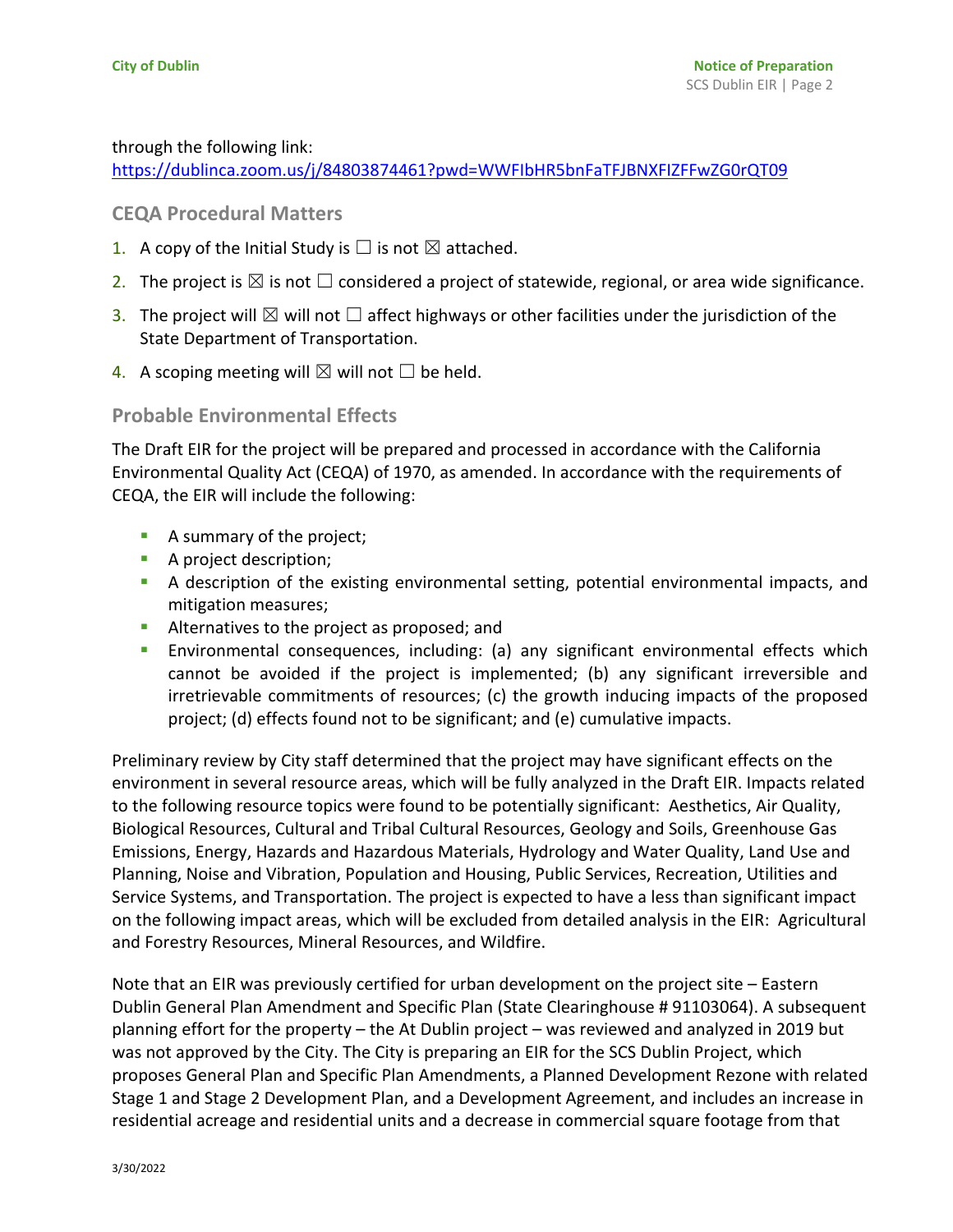analyzed in the Eastern Dublin General Plan Amendment and Specific Plan EIR. However, some of the project impacts may be the same as or similar to those previously identified and analyzed in the Eastern Dublin General Plan Amendment and Specific Plan EIR.

#### **CITY OF DUBLIN**

Amy Million Principal Planner

Enclosure: SCS Dublin Project Description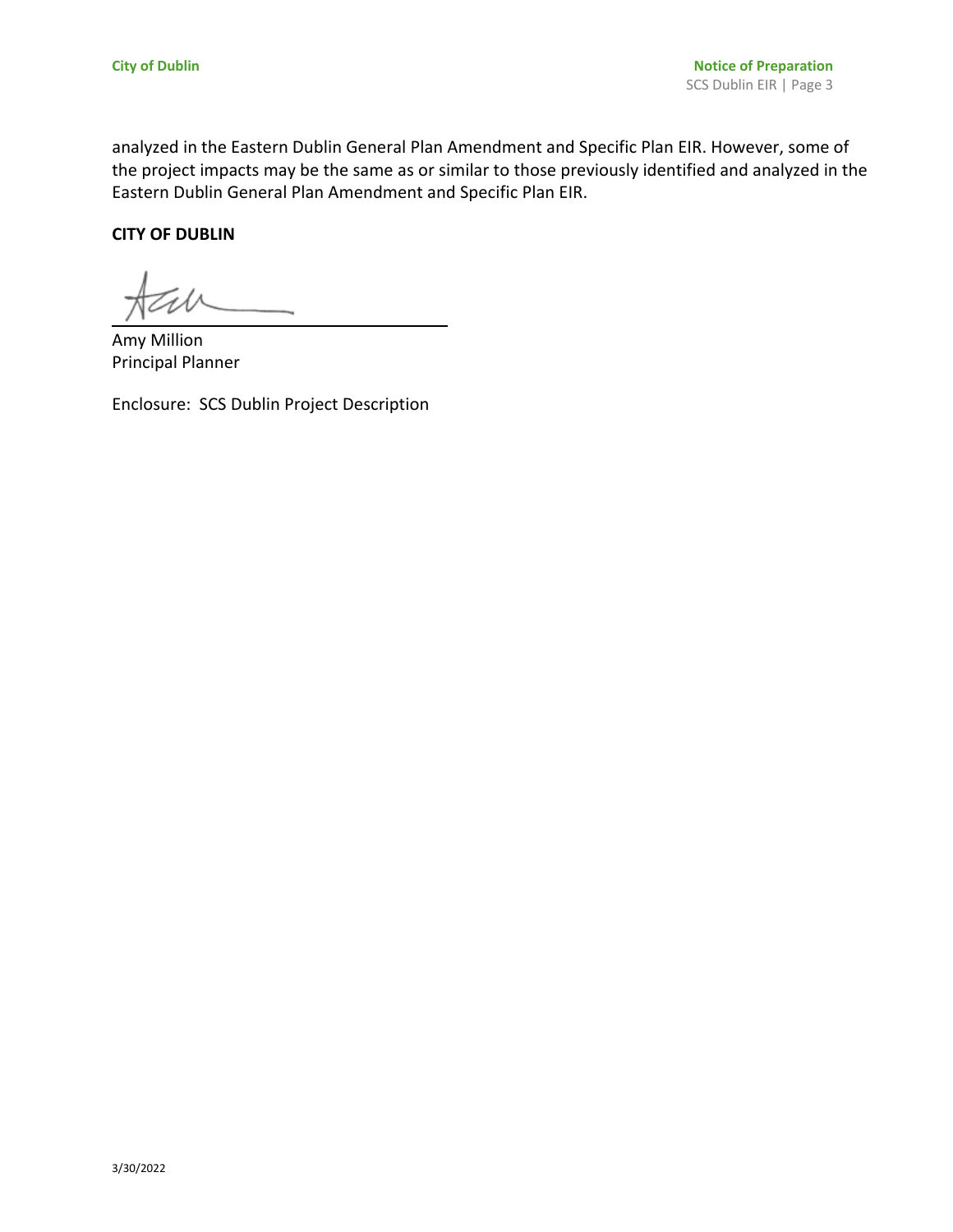# **SCS Dublin Project Description**

# **Project Location**

As shown in Figure 1: Project Location, the 73.8-acre project site is in the City of Dublin, Alameda County, north of Interstate 580 between Tassajara Road and Brannigan Street, extending north of Gleason Drive. The project site is located on the Livermore, California, United States Geological Survey 7.5-minute topographic quadrangle map Township 2S, Range 1E, and Section 33 (northern portion) and Township 3S, Range 1E, and Section 4 (southern portion).

## **Figure 1: Project Location**



Source: Kimley-Horn, 2022

# **Existing Setting**

The project site is vacant land and is generally flat with a slight slope from a higher elevation at the northerly boundary to a slightly lower elevation towards the southerly boundary. At one time the property was used for agricultural purposes and has remained vacant (except for temporary seasonal uses) with low lying native and non-native grasses turned periodically for the purposes of weed abatement. A small group of trees and shrubs is located near the corner of Tassajara Road and Central Parkway. No grading for development purposes has occurred to date.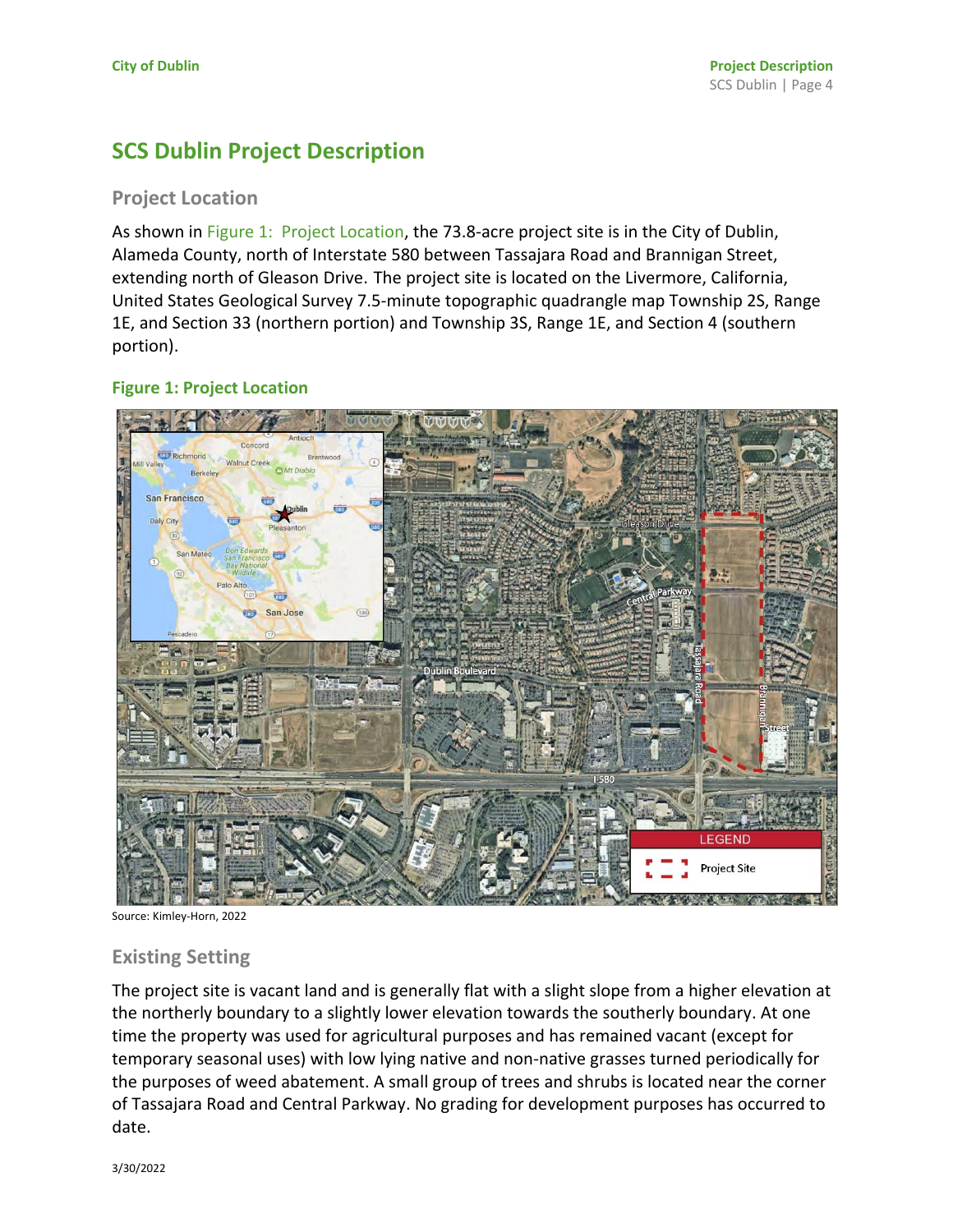# **Existing Land Use Designations**

The existing General Plan land use designation in the southern and western portions of the project site is General Commercial. The northern and eastern portions of the project site are designated Medium Density Residential, Public/Semi-Public, Medium/High Density Residential, and Neighborhood Commercial. Most of the site, excluding the most northerly portion, is located within the Airport Influence Area (AIA)/Overlay Zoning District. This area is designated as an area in which current or future airport-related noise, overflight, safety and/or airspace protection factors may affect land uses or necessitate restrictions on those uses. The AIA is a designation by the Alameda County Airport Land Use Commission.

The same portion of the project site within the AIA is also located within Land Use Compatibility Zone 7 of the Livermore Municipal Airport, as established in the Livermore Executive Airport Land Use Compatibility Plan.

# **Project Description**

The SCS Dublin Project proposes to amend the General Plan and Eastern Dublin Specific Plan to accommodate a mixed-use development including a pedestrian focused commercial/entertainment district, central town square, visible and functional grand paseo/green space and a diversity of housing types and densities, including a dedicated affordable housing site. The proposed project implements the Preferred Plan for the SCS Property approved by City Council on February 15, 2022, which stemmed from an extensive City-led Community Outreach process to engage the community on appropriate land uses for the property.

The SCS Dublin Project, which is based on the Preferred Plan, includes the following concepts:

#### **Integrate Paseo and Town Square Concepts**

A town square concept is proposed to anchor the shops and restaurants on Finnian Way. The town square is located on the grand paseo opening views to Mt. Diablo. In order to accommodate a variety of activities (e.g., recreation, public gardening, and native plan/pollinator meadows) and compliment adjacent land uses, the width of the grand paseo varies from 25 feet to 110 feet.

#### **Improve Visibility and Access to the Paseo**

A new north/south street located between Brannigan Street and Tassajara Road is proposed along the east side of the grand paseo creating greater access and activity to the public open space. The paseo widens towards Tassajara Road inviting pedestrians and bikes off the major arterial onto the paseo. Generous bike and pedestrian paths connect Gleason Drive to Dublin Boulevard.

#### **Diversify Housing Types**

Housing throughout the site is varied with entry-level housing, affordable housing, and family housing, all of which may accommodate senior residents. Types range from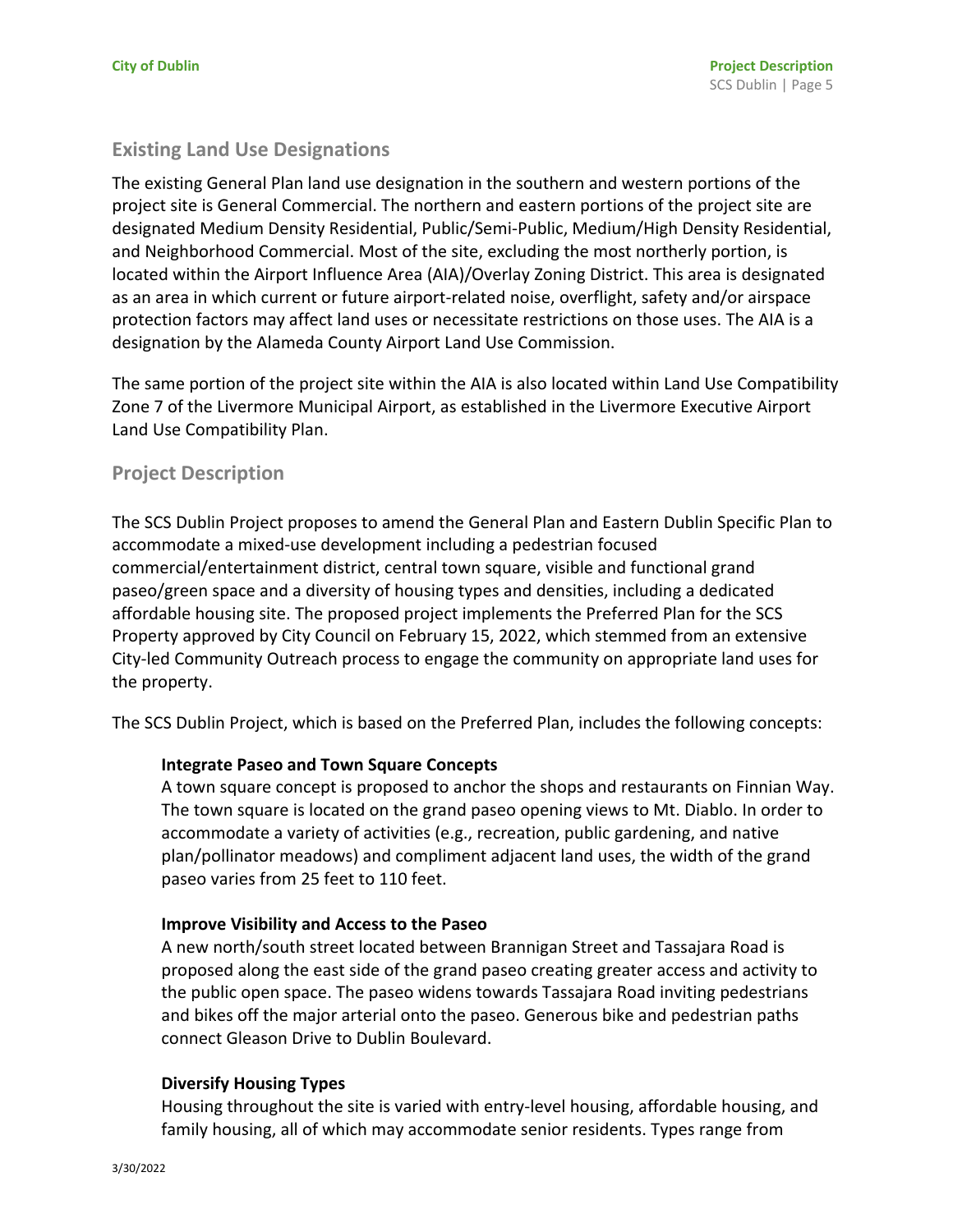traditional single-family homes, courtyard homes, townhomes, and affordable apartments.

#### **Dedicated Affordable Housing Site**

The proposed project includes a parcel to be dedicated for construction of affordable housing. The site location, at the prominent corner of Tassajara Road and Dublin Boulevard, will serve as a gateway to the larger neighborhood. The site is large enough to permit a variety of affordable housing solutions, allowing the design and amount of affordable housing to be tailored to the community's needs. The number of units could vary substantially to respond to those needs and available funding sources.

## **Pedestrian-Focused Entertainment District**

The entertainment district south of Dublin Boulevard is set around a large pedestrian plaza (roughly 120 feet by 300 feet) creating a regional dining and family entertainment destination.

Table 1: SCS Dublin Land Use Summary provides a summary of the proposed land use designations and acreages. Refer also to Figure 2: SCS Dublin Land Use Plan.

|                              |                               |     |         |              | <b>Floor Area Commercial</b> |
|------------------------------|-------------------------------|-----|---------|--------------|------------------------------|
| <b>Land Use Designations</b> | <b>Gross Acres Res. Units</b> |     | Du/Acre | <b>Ratio</b> | sq. ft.                      |
| <b>General Commercial</b>    | 29.4                          | 40  |         | $.19 - .38$  | 265,000                      |
| Medium-Density Residential   | 17                            | 150 | 8.8     |              |                              |
| Medium-High Density          | 21.1                          | 360 | 17.1    |              |                              |
| Public/Semi-Public           | 3.8                           | 100 | 23.6    |              |                              |
| Parks/Public Recreation      | 2.5                           | --  |         |              |                              |
| <b>Total</b>                 | 73.8                          | 650 |         |              | 265,000                      |

#### **Table 1: SCS Dublin Land Use Summary**

Source: City of Dublin, 2022

#### **Figure 2: SCS Dublin Land Use Plan**



Source: SCS Development, 2022

The SCS Dublin Project includes the land uses as described below, according to the respective proposed General Plan and Eastern Dublin Specific Plan land use designations.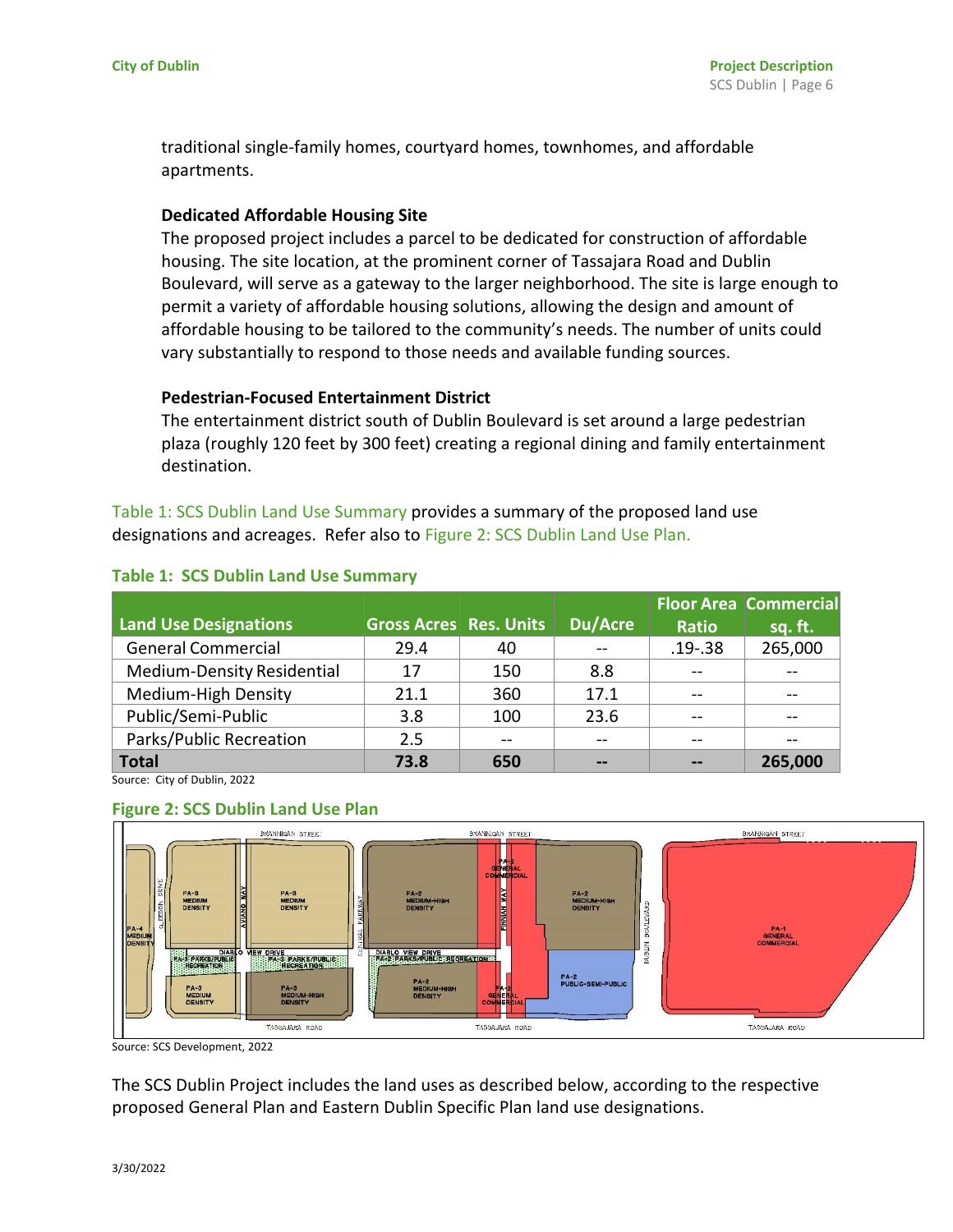## **General Commercial**

General Commercial is proposed on approximately 29.4 gross acres on the property with up to 265,000 square feet of commercial uses. This includes approximately 23.4 acres within Planning Area (PA) 1, south of Dublin Boulevard and north of Interstate 580 and approximately 5.8 acres in in PA-2, north of Dublin Boulevard, along the proposed Finnian Way extension. The permitted floor area ratio (FAR) for General Commercial is .20 to .60.

PA-1 is proposed as an Entertainment District with a combination regional- and communityserving retail, service, and office uses, restaurants, family entertainment uses, and outdoor plazas for a total of 225,000 square feet of commercial uses. PA-1 may also include a 140-room hotel.

The General Commercial area of PA-2 focuses on the neighborhood main street experience anchored by a town square. This area would accommodate up to 40,000 square feet of small retail shops, small office spaces, and specialty restaurants along an extended Finnan Way spine, which would then connect to the Shops at Waterford. Up to 40 residential units are located above or behind the retail uses along Finnian Way.

#### **Medium Density Residential**

Medium-Density Residential is proposed for approximately 17 acres on the northerly portion of the project site within PA 3 and PA 4. The permitted units per gross residential acre are 6.1 to 14.0. Housing within the Medium Density Residential designations would consist of up to 150 residential units.

# **Medium-High Density Residential**

Medium-High Density Residential is proposed for approximately 21.1 acres in PA-2 and PA-3. The permitted units per gross residential acre are 14.1-25.0. Housing within the Medium High Density Residential designation in PA-2 and PA-3 would consist of up to 360 residential units.

# **Public/Semi-Public**

Approximately 3.8 gross acres in PA-2 north of Dublin Boulevard on the Tassajara Road frontage is proposed for Public/Semi-Public uses. Public/Semi-Public allows for a combination of public facility and semi-public facility land uses including the development of housing when it is developed by a non-profit entity and serves to meet affordable housing needs of an underserved economic segment of the community. Affordable housing within the Public/Semi-Public designation would consist of up to 100 residential units.

#### **Parks/Public Recreation and Open Space**

The Parks/Public Recreation designation is proposed for approximately 2.5-gross acres and includes publicly owned parks and recreation facilities to accommodate the proposed grand paseo. In order to accommodate a variety of activities (e.g., recreation, public gardening, and native plan/pollinator meadows) and compliment adjacent land uses, the width of the grand paseo varies from 25 feet to 110 feet.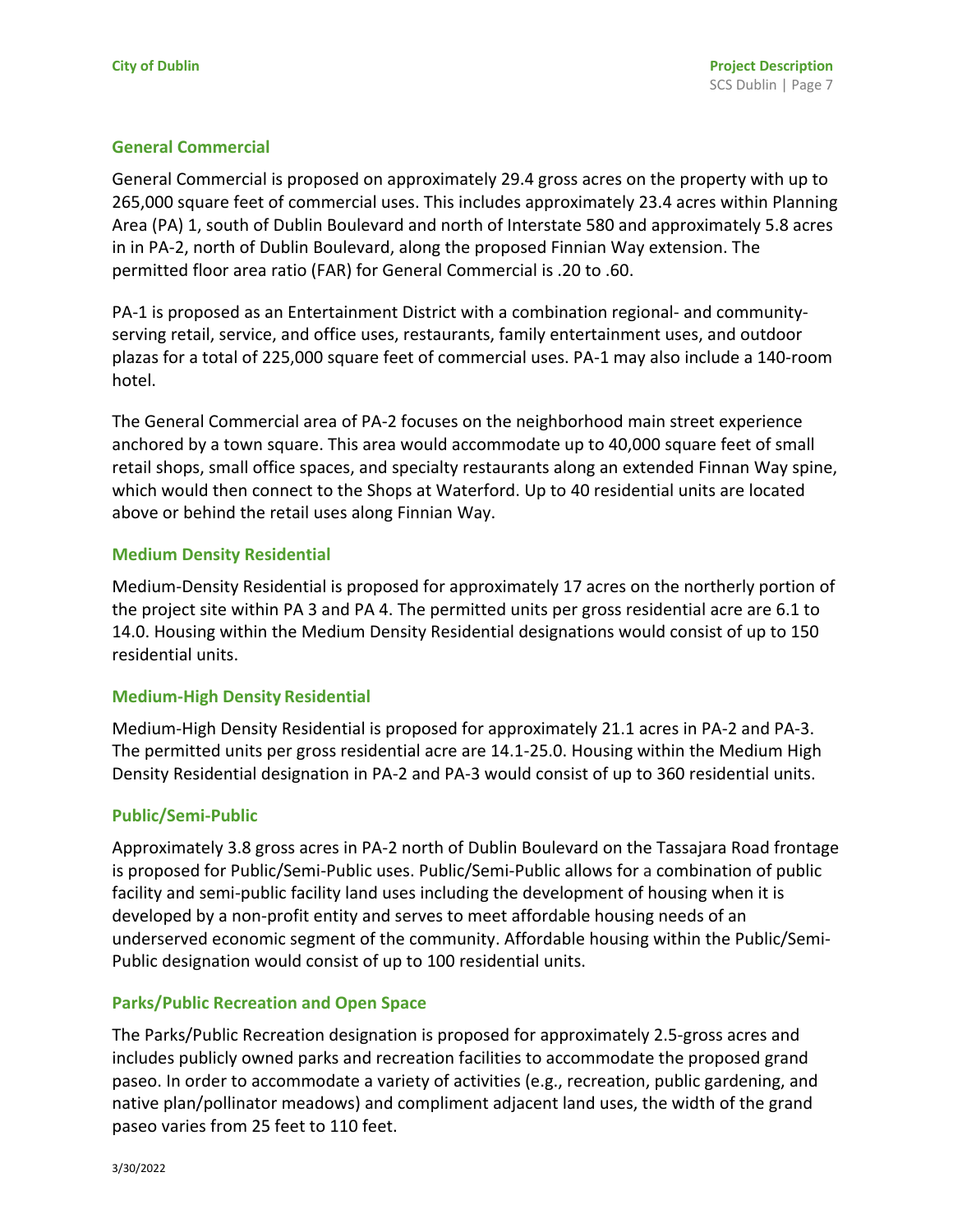# **Required Permits and Approvals**

The proposed project contemplates the following permits and approvals from the City of Dublin:

- General Plan Amendment
- Specific Plan Amendment
- Planned Development Rezone (Stage 1 and Stage 2 Development Plans)
- Development Agreement

Future permits and approvals from the City of Dublin required for the proposed project include:

- Vesting Tentative Tract Map
- Site Development Review Permits
- Grading and Improvement Plans
- Building Permits (Ministerial)
- Infrastructure Master Plan
- Master Sign Program/Site Development Review Permit

# **Environmental Review**

# **Potential Environmental Effects**

The table below identifies those environmental issues that will be addressed fully in the EIR and those that will be determined to be insignificant. Lead Agency rationale for excluded resources is described below in Effects Found Not To Be Significant.

| <b>Included for Detailed EIR Analysis</b><br>(Potentially Significant) | <b>Excluded from Detailed EIR Analysis</b><br>(Insignificant) |  |  |  |
|------------------------------------------------------------------------|---------------------------------------------------------------|--|--|--|
| Aesthetics                                                             | Agricultural & Forestry Resources<br>ш                        |  |  |  |
| Air Quality                                                            | <b>Mineral Resources</b><br>ш                                 |  |  |  |
| <b>Biological Resources</b>                                            | Wildfire                                                      |  |  |  |
| <b>Cultural &amp; Tribal Resources</b>                                 |                                                               |  |  |  |
| <b>GHG Emissions</b>                                                   |                                                               |  |  |  |
| Geology & Soils                                                        |                                                               |  |  |  |
| Hazards & Hazardous Materials                                          |                                                               |  |  |  |
| <b>Hydrology &amp; Water Quality</b>                                   |                                                               |  |  |  |
| Land Use & Planning                                                    |                                                               |  |  |  |
| Noise & Vibration                                                      |                                                               |  |  |  |
| Population & Housing                                                   |                                                               |  |  |  |
| Public Services, Utilities, & Service Systems                          |                                                               |  |  |  |
| Transportation                                                         |                                                               |  |  |  |
| <b>Energy Conservation</b>                                             |                                                               |  |  |  |